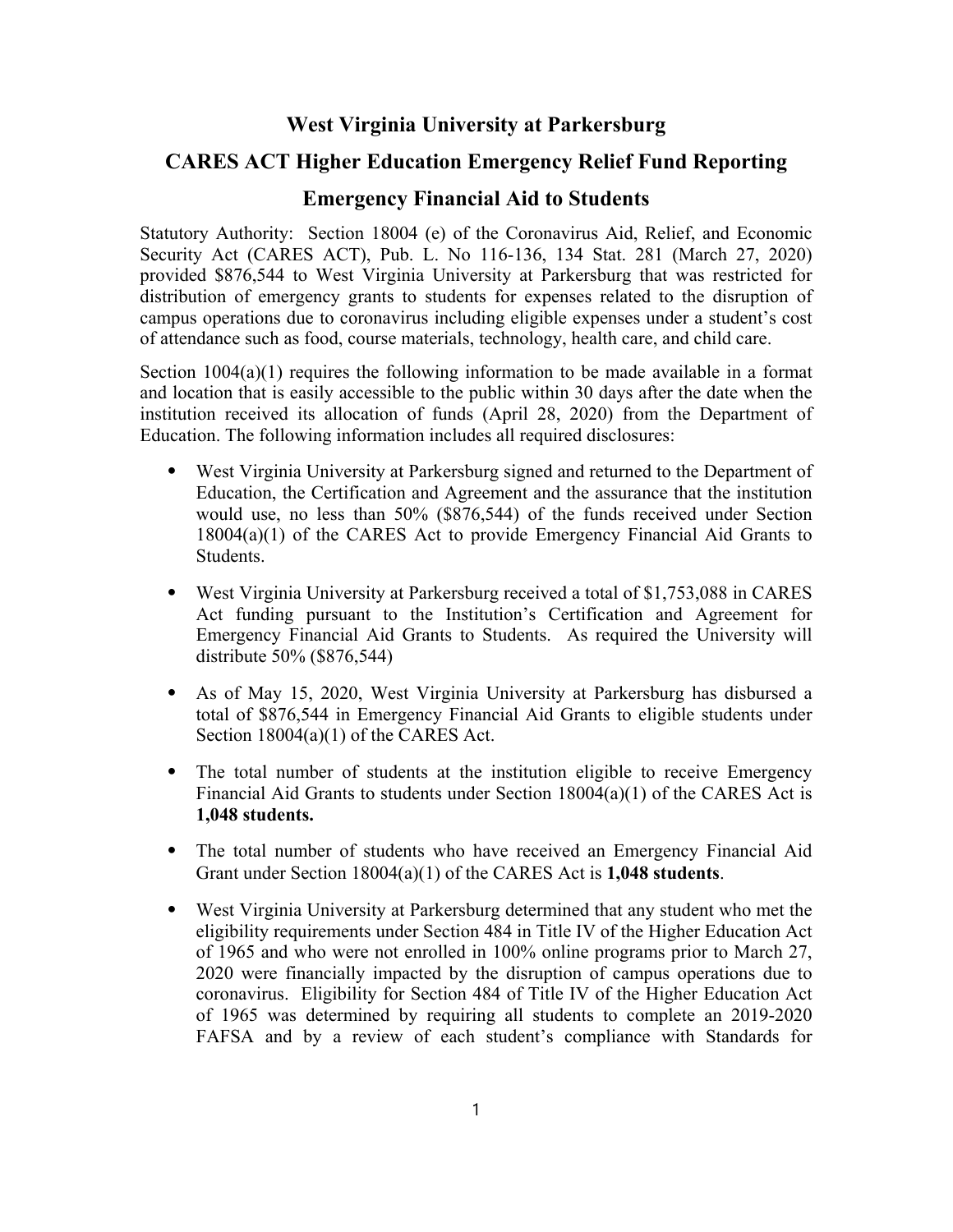Academic Progress (SAP). Students who failed to complete a FAFSA or comply with SAP were deemed to be ineligible to receive an Emergency Financial Aid Grant.

- ⦁ University officials identified the following campus provided resources that were lost during the disruption of services caused by the Coronavirus:
	- ⦁ Under normal operating conditions, the University provides all students with access to computer labs, printers, photocopiers, and workstations throughout its Parkersburg and Ripley locations.
	- ⦁ The University provides students who have food security issues access to our on-site student food pantry which was not available during campus closure.
	- ⦁ Students with young children received preferential rates and access to our on-site childcare facility. When the campuses closed these resources were no longer available.
	- ⦁ The University offers student support and mental health support services on our campuses. The significant changes caused by the Coronavirus and the related disruption to our campuses caused heightened anxiety and stress which manifested itself in a greater need for assistance and support.
- Nearly all students who are attending campus-based courses utilize computer hardware, WIFI, photocopiers, software, and printers provided at the campuses, When the Coronavisus forced the closing of our campuses, these resources were no longer available to students. Moving to a 100% online format meant that students had no choice but to obtain these resources on their own. The University believes that this factor alone qualifies any student who meets the eligibility requirements under Section 484 in Title IV of the Higher Education Act of 1965 and who were not previously enrolled in 100% online majors to receive a baseline allocation to cover the cost of acquiring hardware (computers, printers, or other required electronic devices) and to help pay for WIFI access through DSL internet or "hot spot" technology. These students were eligible to receive a base Emergency Financial Aid Award of \$650.
- ⦁ The remaining funds available were distributed to eligible students who exhibited a greater financial need (EFC under \$11,000). The University developed an online application for students who felt they had a financial need caused by disruption of classes that addressed technology issues, food insecurity, and loss of child care caused by the disruption of our campuses. The application was available for 14 days. Students were notified about the opportunity in many ways including email, texting,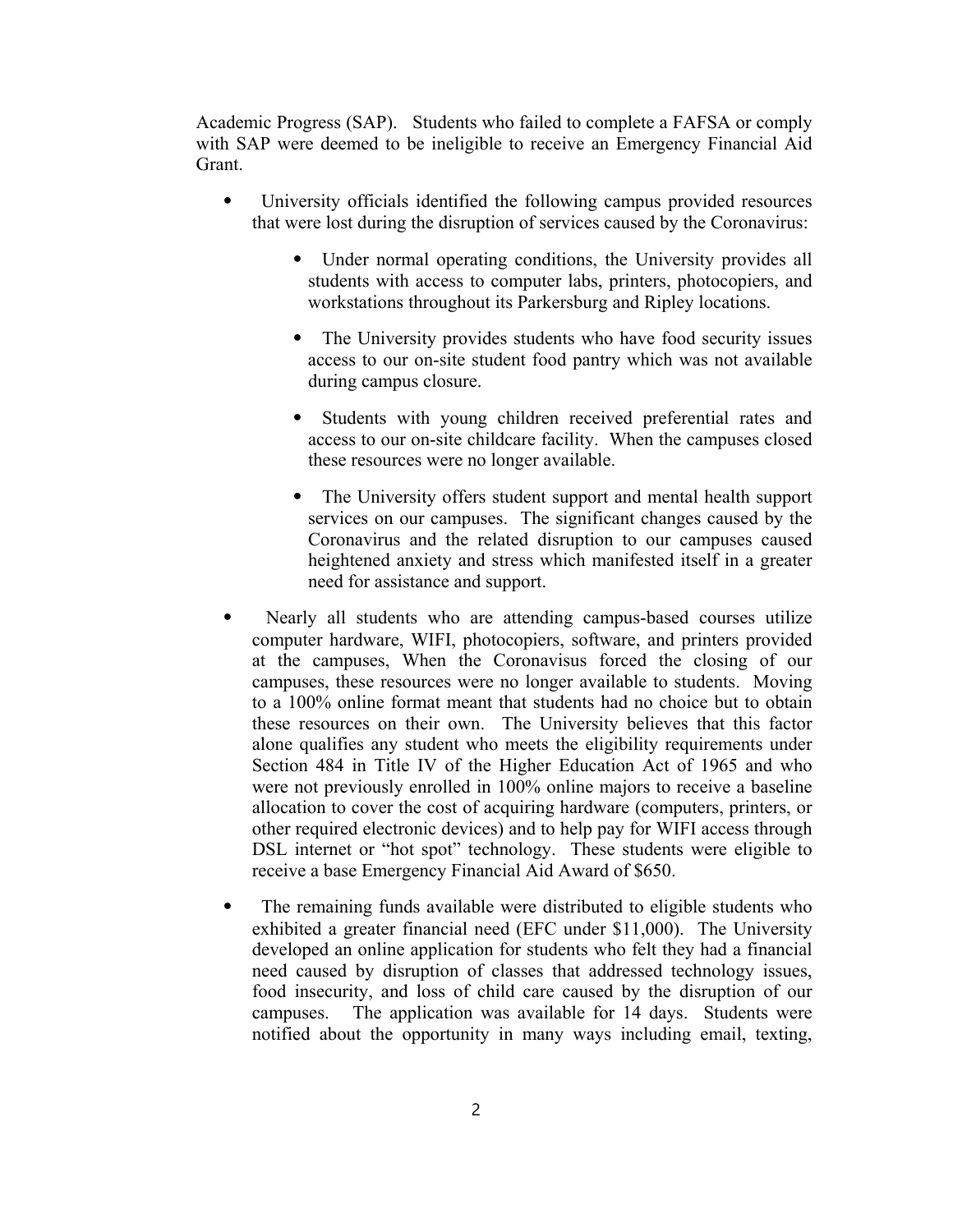radio, and social media advertisements.

- ⦁ Before any Emergency Financial Aid Grants were distributed, each student's eligibility was confirmed by the director of financial aid's review of FAFSA and SAP status.
- ⦁ The University established a separate refund code to track all CARES' Act Emergency Financial Aid Grants to ensure that funds were not diverted to pay any balances due to the University for unpaid tuition or fees. Once the disbursements were processed, a file was sent to Bank Mobile who disbursed the funds based on the individual student's choice. Students were permitted to choose to have the funds deposited into a bank account, posted to a prepaid debit card that is valid in all locations that accept Mastercard or Visa, or by a check sent to them through US mail.
- ⦁ Communications to Students. Below is an example of the communication that was sent to awarded students. Students who were not in the pool of eligible students and also did not fill out the application we provided were not notified specifically that they did not qualify for funds. Students who filled out the application but were not in the pool of eligible students were sent a brief notification that included the reason that they did not qualify (online degree program, not making satisfactory academic progress, etc.).

First Name WVUP ID Number

Dear (First Name),

On April 9, the Secretary of Education for the U.S. Department of Education notified us that as part of the CARES Act (due to the coronavirus pandemic) we would be receiving \$876,544 to disburse directly to eligible students in the form of cash grants. We decided to disburse some of those funds to every eligible student, and then give students who expressed their needs by filling out an application some additional funds. Our CARES grant application was posted online on Friday, April 24 and was taken down on Friday, May 8.

On Friday, May 8, after the application closed at 4:00 p.m., eligibility for all students was verified and grants were processed for 1,048 eligible students totaling \$876,544. Our total grant allocation has now been awarded to eligible students. The refunds are being processed now and will be sent out via the BankMobile refund method that you chose earlier in the semester (direct deposit, BankMobile VIBE deposit, or paper check in the mail). The individual grant award amounts were determined by the administration of West Virginia University at Parkersburg based on the belief that all students attending classes on our Parkersburg and Ripley campus were in some way financially impacted by the disruption of switching to 100% online courses and the closing of our facilities. All eligible students received a base amount of \$650, and students who filled out the application and had additional expenses received additional funds above the \$650 base